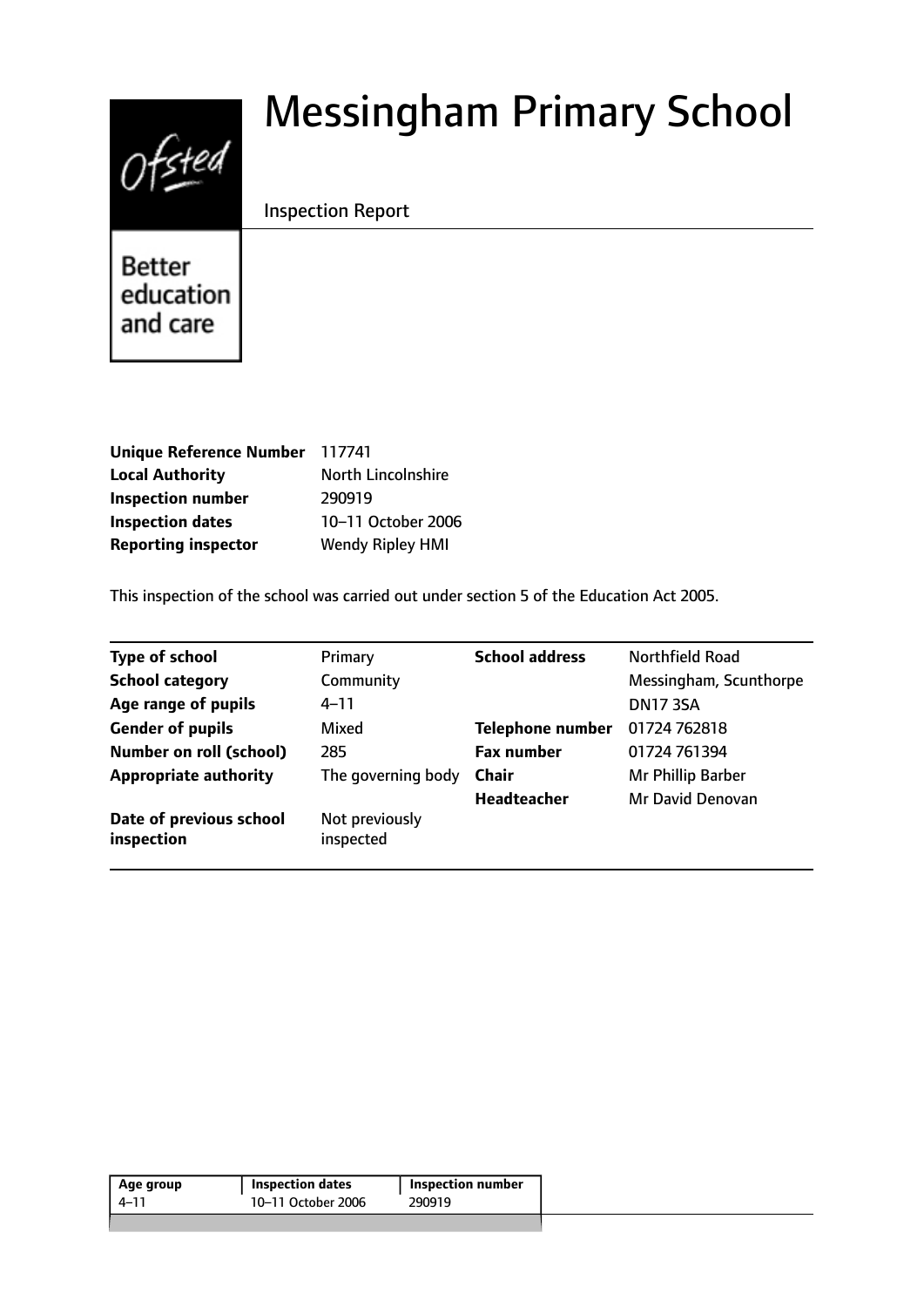© Crown copyright 2006

Website: www.ofsted.gov.uk

This document may be reproduced in whole or in part for non-commercial educational purposes, provided that the information quoted is reproduced without adaptation and the source and date of publication are stated.

Further copies of this report are obtainable from the school. Under the Education Act 2005, the school must provide a copy of this report free of charge to certain categories of people. A charge not exceeding the full cost of reproduction may be made for any other copies supplied.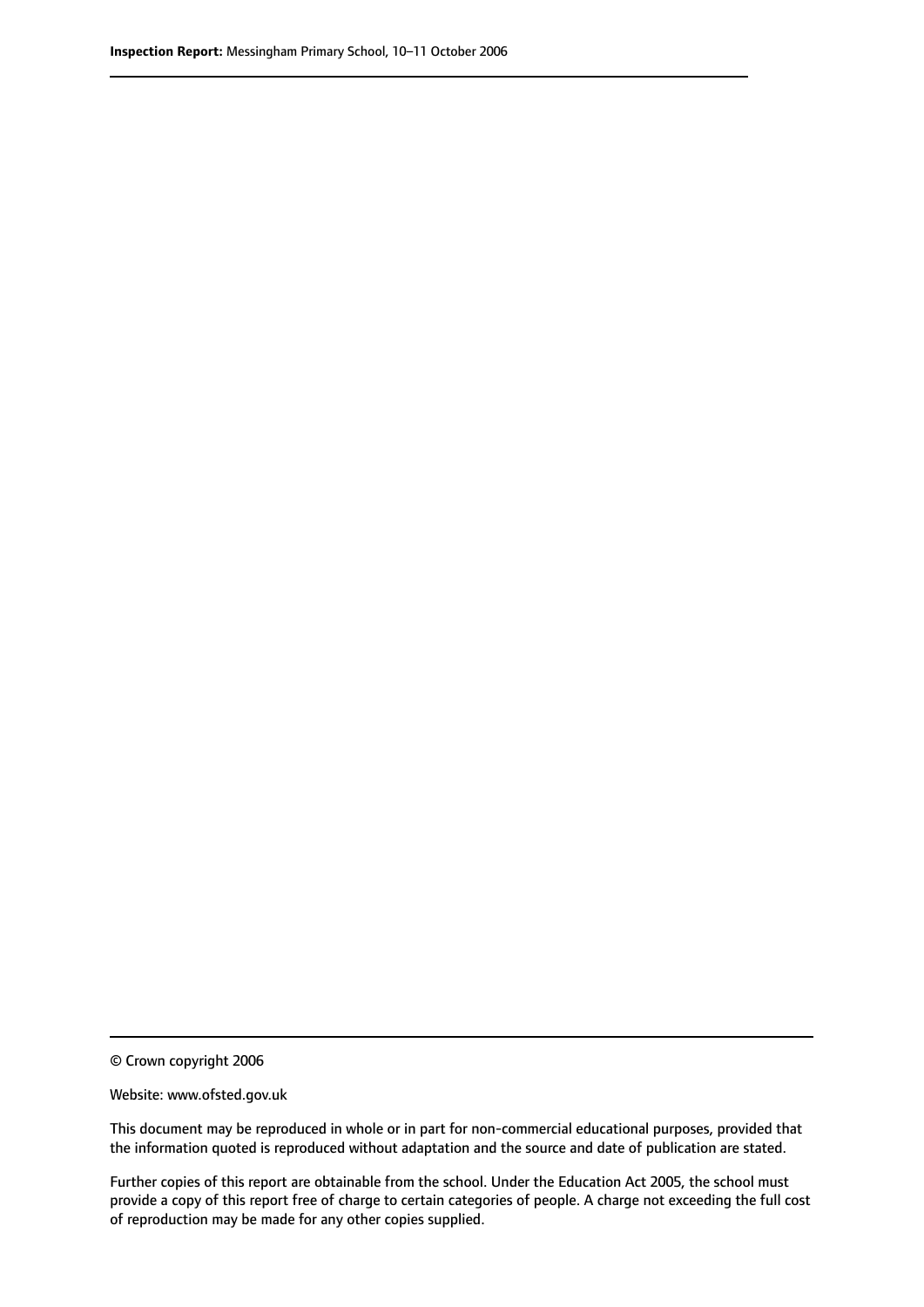# **Introduction**

The inspection was carried out by one of Her Majesty's Inspectors and two Additional Inspectors.

# **Description of the school**

The school is on two sites; one housing the infant department and the other the junior department. They are separated by approximately three quarters of a mile. The majority of the pupils come from the village of Messingham and surrounding villages, although some pupils come from the nearby town of Scunthorpe.

The area served is neither particularly advantaged nor disadvantaged, although few children are entitled to a free school meal. There are 22 pupils who are considered as having learning difficulties and/or disabilities which represents a lower proportion than in most primary schools. The majority of children are of White British heritage and very few pupils have English as an additional language.

The headteacher and literacy coordinator were on an educational visit to China at the time of this inspection.

#### **Key for inspection grades**

| Grade 1 | Outstanding  |
|---------|--------------|
| Grade 2 | Good         |
| Grade 3 | Satisfactory |
| Grade 4 | Inadequate   |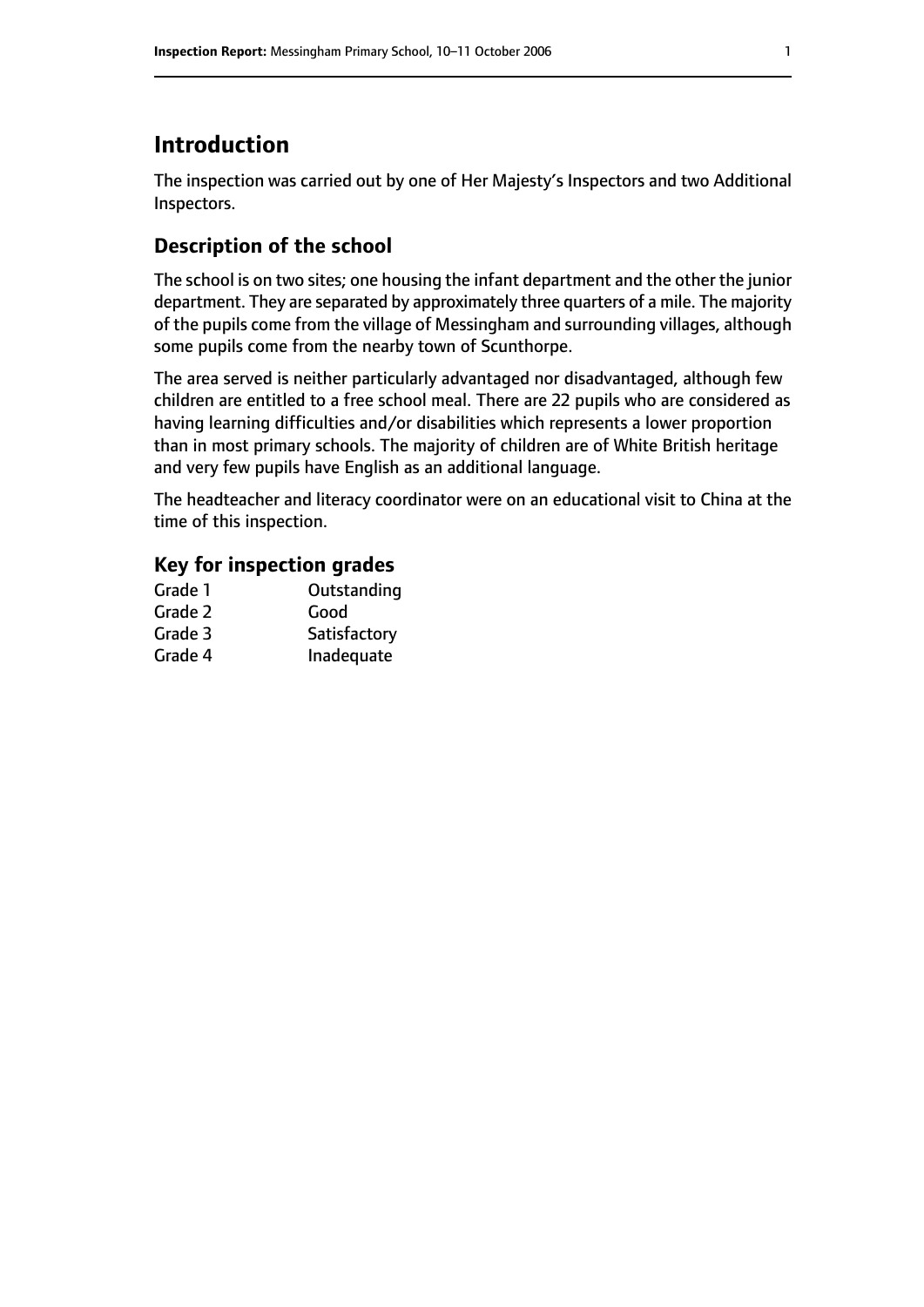# **Overall effectiveness of the school**

#### **Grade: 2**

This is a good school which has a justifiably high reputation within the local community. Pupils attain high standards. They achieve well, including those with learning difficulties and/or disabilities. Provision in the Foundation Stage is good and children make good progress.

Parents are supportive and appreciative of the school because of the high standards of care it provides, which ensures the well-being of their children. Children make good progress whilst at the school, which prepares them well for the future.

Pupils report that the best thing about the school is the 'teachers and all of the staff'. They like coming to school because they enjoy learning and being able to take part in the different clubs and activities the school provides at lunchtime and after school. Pupils are confident and their behaviour in lessons and around the school is good. This is due to the good relationships between the pupils and between the staff and the pupils, so that all groups of pupils feel secure and cared for.

Recent staff changes and the restructuring of their responsibilities means that subject leaders and the assessment coordinator have only recently taken up their roles; consequently, the assessment of pupils' performance is not yet as rigorous and consistent as it might be. The leadership team is also relatively new, and the direction it gives and its impact on provision are good. However, quality assurance arrangements to review and update policies and implement school development plans are not currently effective enough to raise standards further. The school has the capacity to address both of these issues quickly, now that staff changes and administrative support are more embedded.

The school provides good value for money and there is good capacity to improve.

#### **What the school should do to improve further**

- Review quality assurance procedures for policies and planning and ensure these are robust and implemented consistently by staff.
- Improve the assessment of pupils' performance (including assessment, monitoring and evaluation) by making it more rigorous and consistent.
- Increase opportunities for pupils to develop and use ICT skills in Key Stage 1.

# **Achievement and standards**

#### **Grade: 2**

Achievement is good and standards are high. Children's attainment when they enter the school is above average. By the end of the Foundation Stage children meet the nationally expected goals set for their learning, and a good proportion exceed them. The children develop independent learning skills. They achieve well in all areas of learning in the Foundation Stage curriculum.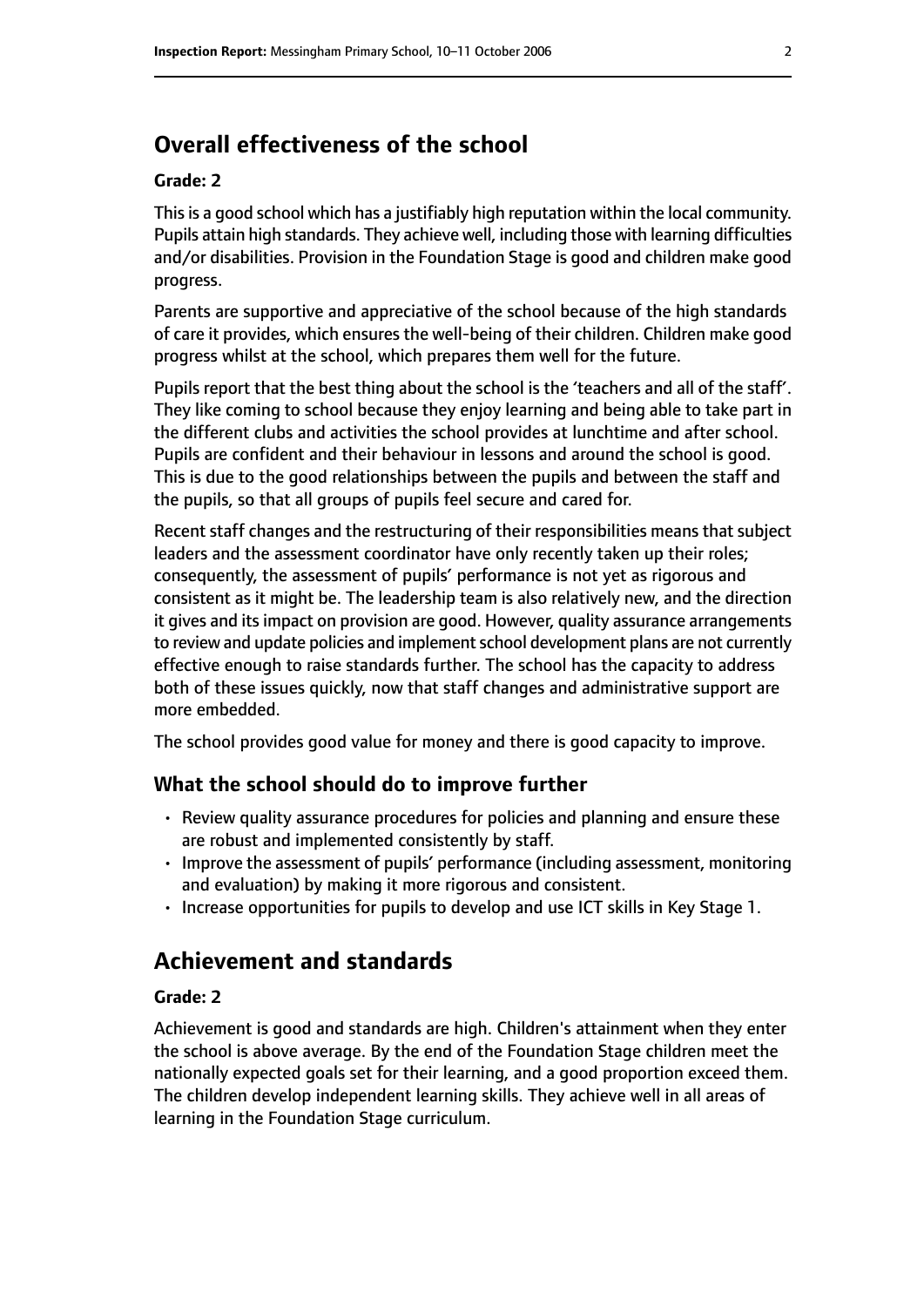Pupils make good progress in Key Stages 1 and 2. By Year 2, attainment is above the national average in reading, writing and mathematics. Pupils continue to make good progress in Key Stage 2. There has been an improving trend from 2001 to 2005 so that by the end of Year 6 pupils' attainment in English, mathematics and science has been consistently above average. The 2006 results for Year 6 have yet to be validated but early indications suggest that results have dipped, particularly in English. This was expected and reflects the children's lower levels of attainment when they were in Key Stage 1.

Pupils who have learning difficulties and/or disabilities make the same progress as others because they are well supported by staff. Their individual education plans are of a good quality and include focused targets to improve specific weaknesses. Pupils of high ability receive challenging work, but only when teachers highlight their needs in their planning. The school is in the process of establishing more formal provision to meet the needs of these pupils.

### **Personal development and well-being**

#### **Grade: 2**

The school successfully promotes children's personal development and well-being. Their self-esteem improves significantly through their involvement in the additional activities available to them and from initiatives such as 'pupil of the week' and the teachers' 'VIP' reward system in the junior department. Pupils respond well to the responsibilities they are offered. They willingly undertake jobs such as buddying, being eco-monitors and supervising doors at break times. They understand they are contributing to safety in the school; for example, 'by stopping them running'. Pupils enjoy coming to school, they display good behaviour and positive attitudes to learning. Attendance and punctuality are very good. There is a calm atmosphere around the school and pupils are polite, friendly and welcoming. The pupils report that their views are taken into account by the school through the school council. For instance, they helped to choose equipment for the playground.

Pupils' spiritual, moral, social and cultural development is good. They know about and discuss other faiths and cultures; for example, through their developing links with a partner school in China, and activities such as 'Africa week' and Chinese New Year celebrations. They consider the needs of others by raising funds for different charities. Pupils know what they need to do to stay safe and this is reinforced by posters covering such topics as 'stranger danger' which are displayed around the school. They also understand the importance of healthy lifestyles: one Year 2 pupil explained to an inspector that 'you need water to stay hydrated especially when it's hot'.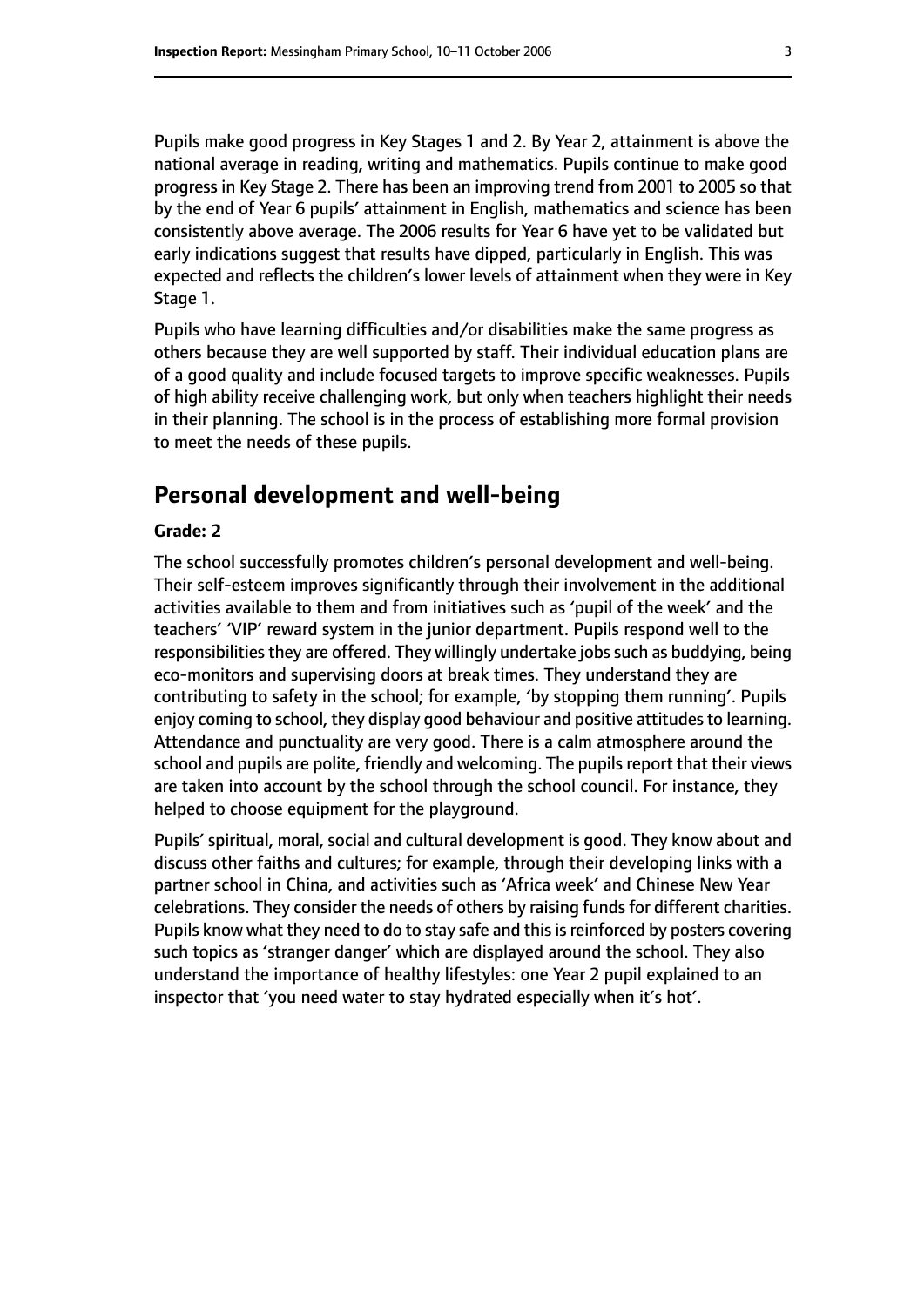# **Quality of provision**

#### **Teaching and learning**

#### **Grade: 2**

The quality of teaching and learning are good. All of the teaching staff are involved in increasing the part pupils play in assessing their work. Where teaching is most effective, lessons are well planned and managed, have clear learning objectives and work is matched well to individual learning needs. Personal targets are set for pupils and often prominently displayed in the front of pupils' workbooks. Where teachers' assessment is not so sharp or as effectively used in planning, lessons are less effective and learning is slower, though still broadly satisfactory.

Teaching assistants are used well to support groups of learners. The atmosphere in class is purposeful and earnest: pupils are keen, behave well, concentrate on their work and have a good attitude to learning. Pupils work well together because their relationships are good. In discussion, children said that they particularly liked history as they 'enjoyed going to museums and finding out about the past'.

#### **Curriculum and other activities**

#### **Grade: 2**

The curriculum is good. Overall, it is well matched to the needs of the pupils. In the Foundation Stage, children participate in a wide range of activities that are appropriate to the developmental needs of children of their age.

There is good provision for literacy and numeracy. The school has made significant improvement in the provision for ICT. Pupils in Key Stage 2 have access to an ICT suite of computers with internet access and they develop appropriate ICT skills. Provision for ICT in Key Stage 1 is not as well developed, though best use is made of the hardware that is currently available.

The school has good links with the local community and uses these effectively. For example, there are good relationships with local churches who contribute to collective worship; a local specialist language college supports the teaching of modern foreign languages; and parents and governors come into school to read to and talk with children during book week. The school's centenary celebrationsthis year provided a rich learning opportunity for pupils who heard first-hand accounts about life at the school and in Messingham in the past. Many members of the local community have visited the school to talk to the children about their memories and contribute items and photographs for the displays. Pupils have also developed their communication skills by acting as hosts and guides to the many visitors who have come to see the centenary exhibition.

#### **Care, guidance and support**

#### **Grade: 2**

Care, guidance and support throughout the school are good. This is because it is made clear to all pupils that they matter and they are well cared for. Children feel very safe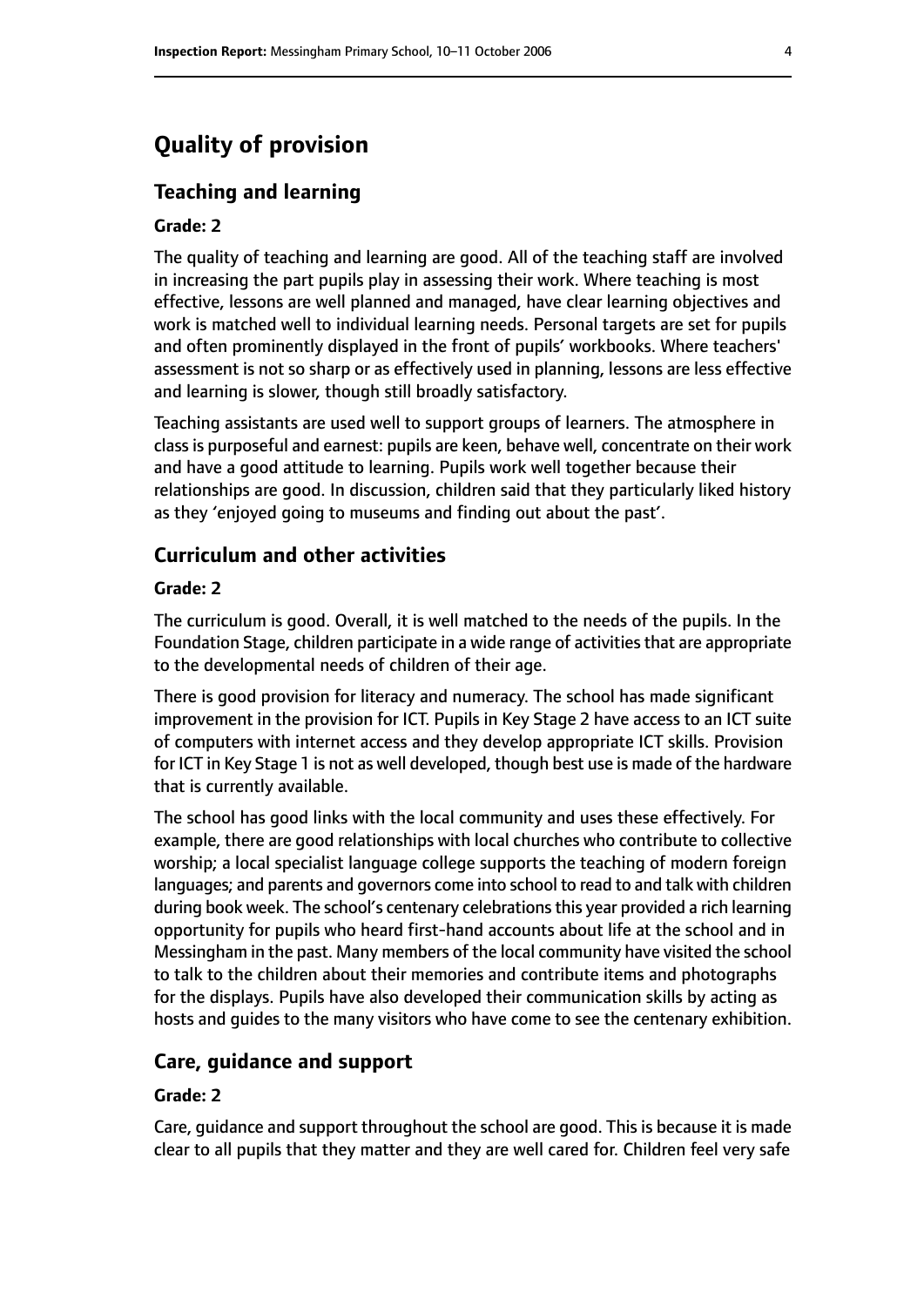at school, they trust staff and have confidence in them to deal with anything they are concerned about, and there is always someone they can talk to or turn to for help. Staff review pupils' progressin learning regularly and teaching assistants are a strength.

Arrangements for starting school and moving on to secondary school are a particular strength of Messingham. Parents value the induction activities for Reception children and these help them feel more confident about leaving their child for the first time. They particularly appreciate the home visits teachers make. Pupils also say how special these visits make them feel and how much they look forward to coming to school.

There are very good links with outside agencies in order to extend and enrich provision and support for all pupils. Child protection and safeguarding procedures meet the required standards.

# **Leadership and management**

#### **Grade: 2**

The quality of leadership and management is good overall and self-evaluation is accurate. The leadership team is relatively new and, although the direction it gives and its impact on provision are good, some aspects of school planning such as the review and consistent use of policies and procedures are not as good as they might be. There is an appropriate emphasis on providing a broad range of continuous professional development opportunities for staff. These opportunities for training enable the school to respond effectively to priorities arising from school's self-evaluation and enhance the school's capacity to improve further.

During this inspection, the headteacher and literacy coordinator were on an educational visit to China. The acting deputy headteacher, the remaining members of the leadership team, and the staff as a whole demonstrated their ability to manage the school effectively and efficiently on a day-to-day basis.

Communication between the school and the governing body is good. The relationship between the headteacher and the chair of governors is a strength with high levels of confidence and trust. Governors fulfil their statutory obligations enthusiastically and are well informed about school and national developments. They contribute effectively to school improvement and members use their specific expertise to enhance management and participate in the daily life of the school as much as possible. The keen involvement of parents, outside agencies and others with a direct interest in the school also contributes well to improvement.

Financial management is secure and the school is well placed to improve further.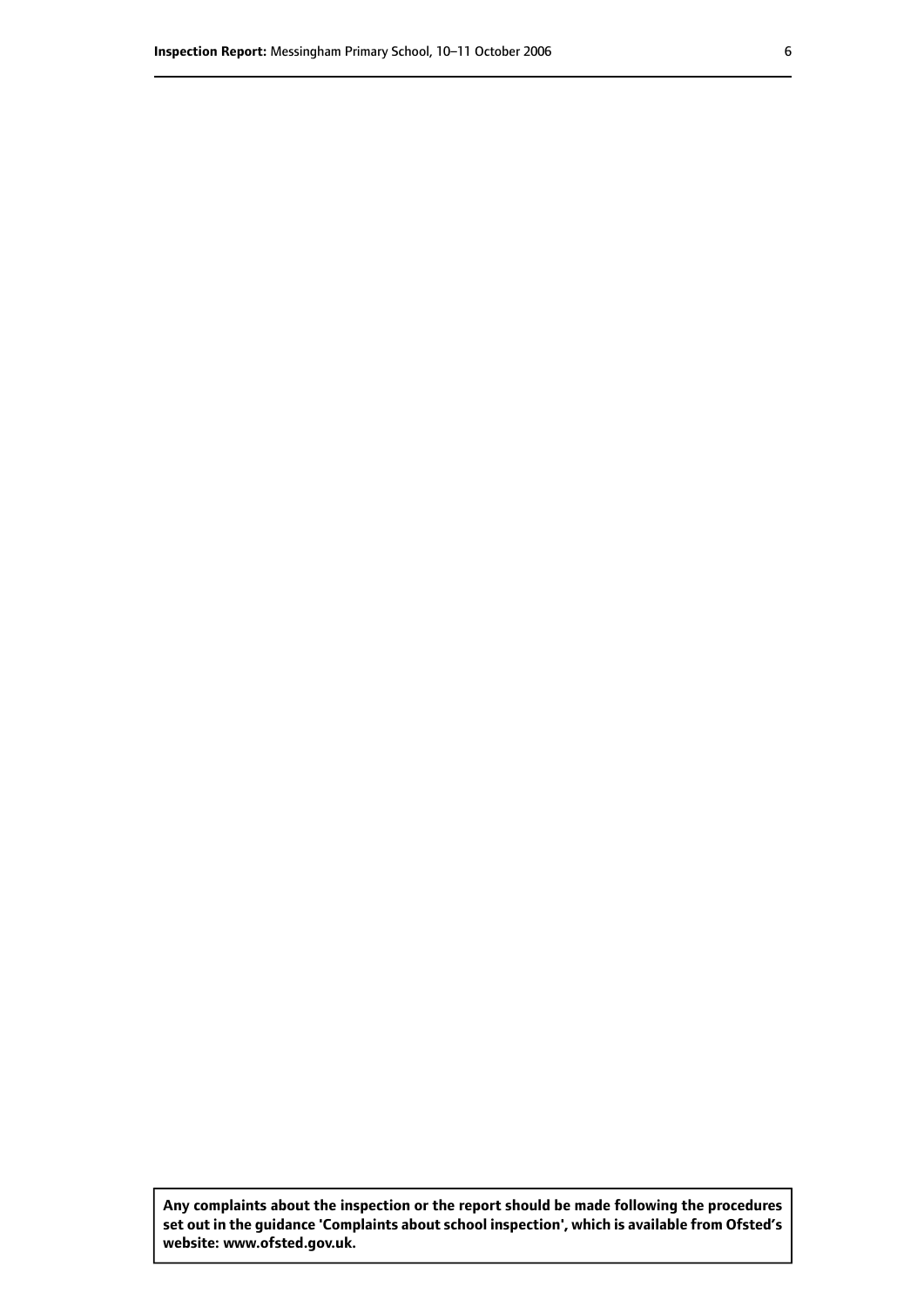# **Inspection judgements**

| Key to judgements: grade 1 is outstanding, grade 2 good, grade 3 satisfactory, and grade 4 | <b>School</b>  |
|--------------------------------------------------------------------------------------------|----------------|
| inadeauate                                                                                 | <b>Overall</b> |

# **Overall effectiveness**

| How effective, efficient and inclusive is the provision of education, integrated<br>care and any extended services in meeting the needs of learners? |     |
|------------------------------------------------------------------------------------------------------------------------------------------------------|-----|
| How well does the school work in partnership with others to promote learners'<br>well-being?                                                         |     |
| The quality and standards in the Foundation Stage                                                                                                    |     |
| The effectiveness of the school's self-evaluation                                                                                                    |     |
| The capacity to make any necessary improvements                                                                                                      |     |
| Effective steps have been taken to promote improvement since the last<br>inspection                                                                  | Yes |

# **Achievement and standards**

| How well do learners achieve?                                                                               |  |
|-------------------------------------------------------------------------------------------------------------|--|
| The standards <sup>1</sup> reached by learners                                                              |  |
| How well learners make progress, taking account of any significant variations between<br>groups of learners |  |
| How well learners with learning difficulties and disabilities make progress                                 |  |

# **Personal development and well-being**

| How good is the overall personal development and well-being of the<br>learners?                                  |  |
|------------------------------------------------------------------------------------------------------------------|--|
| The extent of learners' spiritual, moral, social and cultural development                                        |  |
| The behaviour of learners                                                                                        |  |
| The attendance of learners                                                                                       |  |
| How well learners enjoy their education                                                                          |  |
| The extent to which learners adopt safe practices                                                                |  |
| The extent to which learners adopt healthy lifestyles                                                            |  |
| The extent to which learners make a positive contribution to the community                                       |  |
| How well learners develop workplace and other skills that will contribute to<br>their future economic well-being |  |

# **The quality of provision**

| How effective are teaching and learning in meeting the full range of the<br>  learners' needs?                      |  |
|---------------------------------------------------------------------------------------------------------------------|--|
| $\mid$ How well do the curriculum and other activities meet the range of needs<br>$\mid$ and interests of learners? |  |
| How well are learners cared for, guided and supported?                                                              |  |

 $^1$  Grade 1 - Exceptionally and consistently high; Grade 2 - Generally above average with none significantly below average; Grade 3 - Broadly average to below average; Grade 4 - Exceptionally low.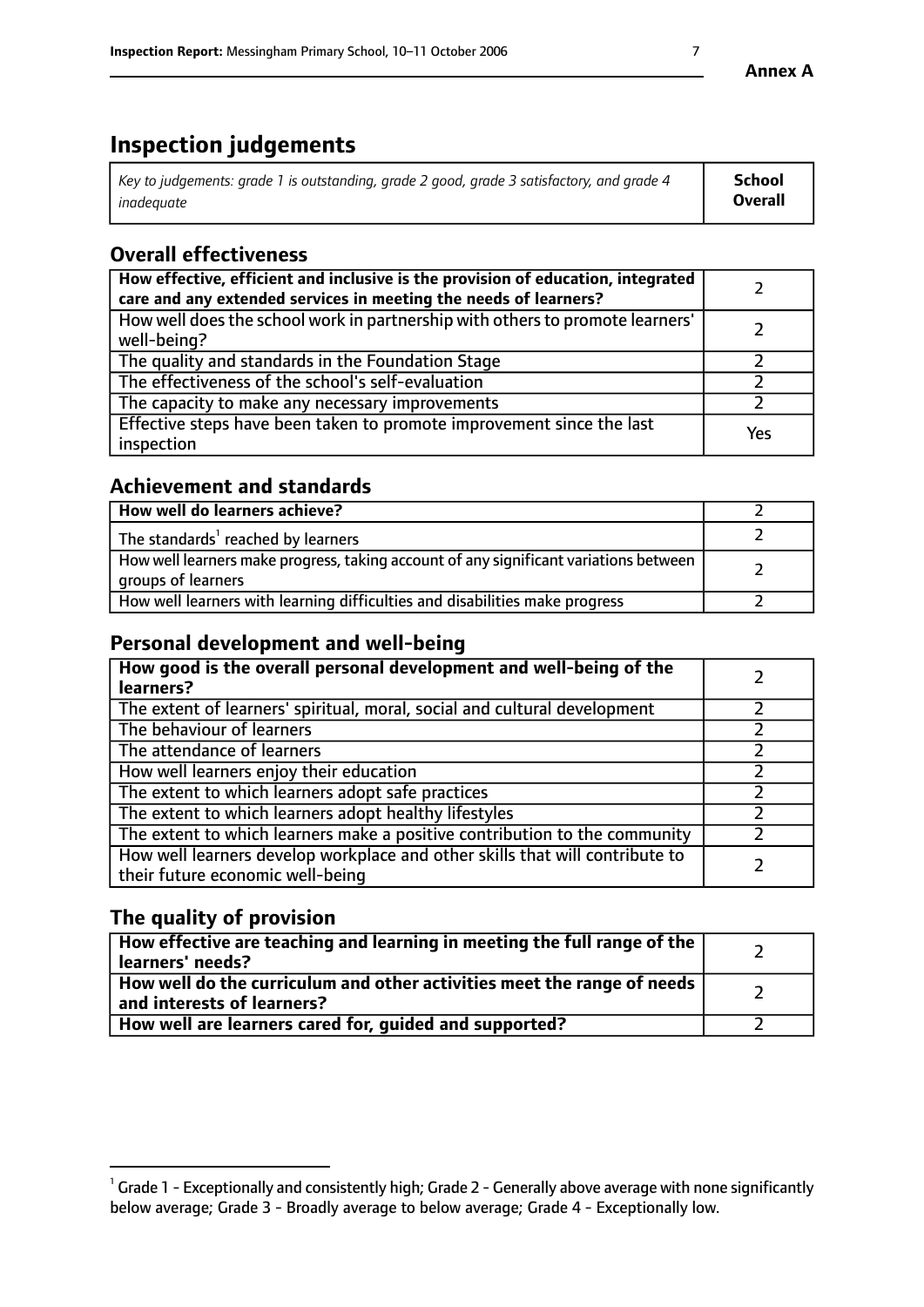# **Leadership and management**

| How effective are leadership and management in raising achievement<br>and supporting all learners?                                              |               |
|-------------------------------------------------------------------------------------------------------------------------------------------------|---------------|
| How effectively leaders and managers at all levels set clear direction leading<br>to improvement and promote high quality of care and education |               |
| How effectively performance is monitored, evaluated and improved to meet<br>challenging targets                                                 | 3             |
| How well equality of opportunity is promoted and discrimination tackled so<br>that all learners achieve as well as they can                     |               |
| How effectively and efficiently resources, including staff, are deployed to<br>achieve value for money                                          | $\mathcal{P}$ |
| The extent to which governors and other supervisory boards discharge their<br>responsibilities                                                  |               |
| Do procedures for safequarding learners meet current government<br>requirements?                                                                | Yes           |
| Does this school require special measures?                                                                                                      | No            |
| Does this school require a notice to improve?                                                                                                   | <b>No</b>     |